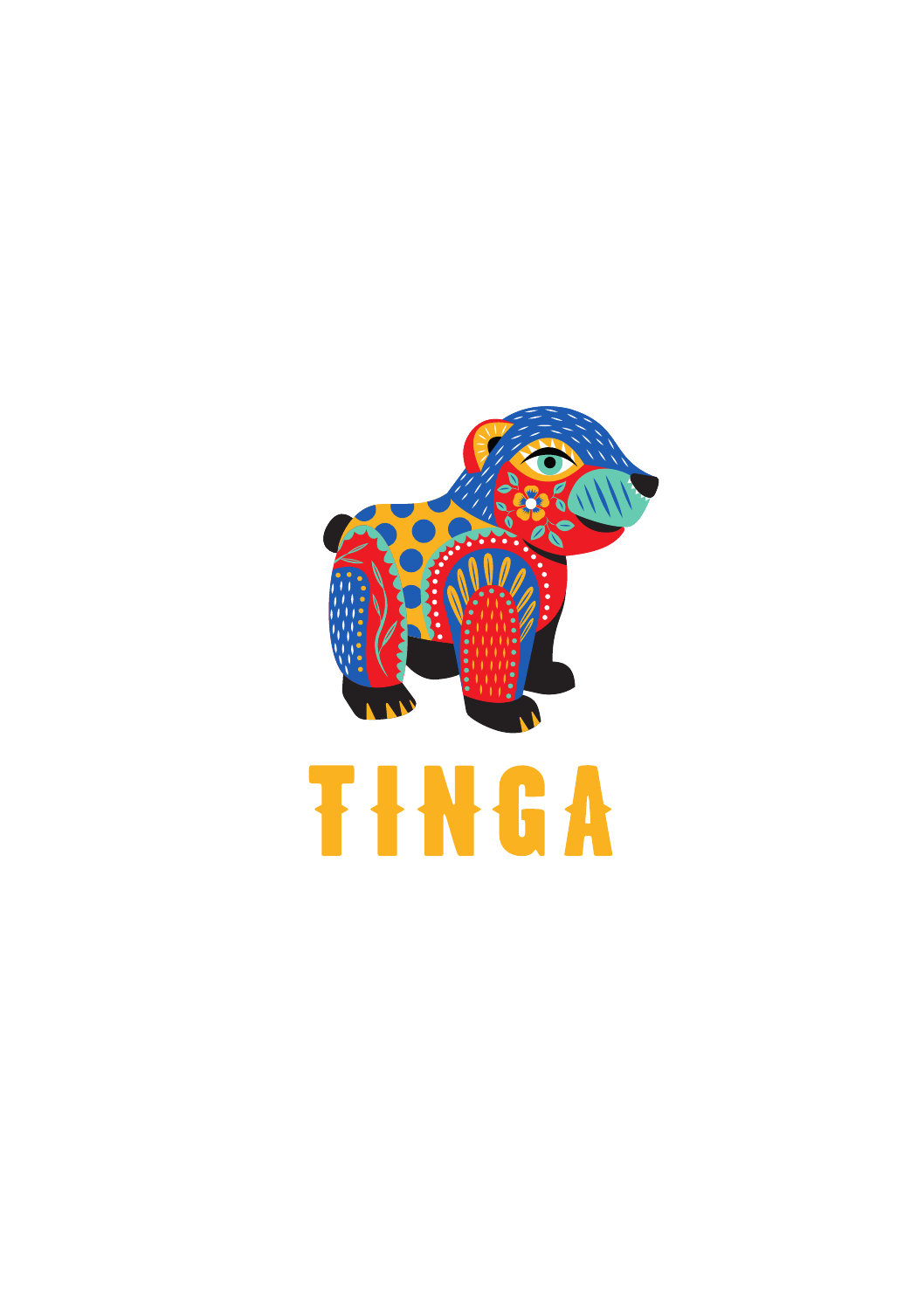### WE'VE INVESTED A LOT OF TIME RESEARCHING AND TESTING WEIRD AND WONDERFUL RECIPES FOR YOU TO ENJOY IN THE LITTLE SLICE OF HEAVEN THAT IS TINGA!

Freshly made cocktails ranging from frozen margaritas to our signature specialities, all crafted to tickle your taste buds and take you on a journey to Latin America.

We also have an impressive array of popular and artisanal Mezcals and Tequila for you to try some of the best Agave from Mexico. These are best enjoyed the Mexican way, served straight up to sip and savour.

Along with Mexican delights on the menu, you can also order the usual classics and mocktails from our talented bar team. We spend a lot of time training the team and only use premium ingredients in our drinks to ensure you get the best every time!

**¡Salud!**

Timee & Dane

Owners, Tinga

#### V – Suitable for vegetarians Ve – Vegan GF – Gluten free

# MARGARITAS

# CLASSIC STRAWBERRY MANGO PASSIONFRUIT

Choose from **Frozen** or **On the Rocks**. Tinga's speciality. A blend of El Jimador Tequila Blanco, triple sec, fresh lime and a flavour of your choice from the list above. **£8.75 each**

# MARGARITAS – ON THE ROCKS

**Cucumber & Jalapeño Margarita £9.00** A refreshing blend of El Jimador Tequila Blanco, triple sec, cucumber and fresh lime with a hint of jalapeño spice.

**Ginger & Lime Margarita £8.50** This margarita is a zingy mix of El Jimador Tequila Blanco, triple sec, fresh lime, ginger cordial, apple juice and simple syrup.

**Pineapple & Cinnamon Margarita £8.75**

Sweet and gently spiced, our Pineapple and Cinnamon margarita is a staff favourite. Fresh pineapple, cinnamon syrup, El Jimador Tequila Blanco, triple sec and a generous measure of fresh lime make up this wonderfully interesting margarita.

#### **Porn Star Margarita £8.50** Everyone's favourite cocktail with a twist! El Jimador Tequila Blanco, triple sec, fresh lime, vanilla syrup and passion fruit syrup.

**Spicy Tomato Margarita £8.00** Mexican twist on a bloody Mary! Homemade tomato juice, El Jimador Tequila Blanco, chilli, triple sec, and fresh lime.

**St Germain Mint Margarita £9.00** El Jimador Tequila Blanco shaken with St-Germain Elderflower Liqueur, fresh lime and agave syrup finished with a sprig of mint.

**All of our cocktails can be made non-alcoholic. Let your server know if you'd like it Sobrio style.**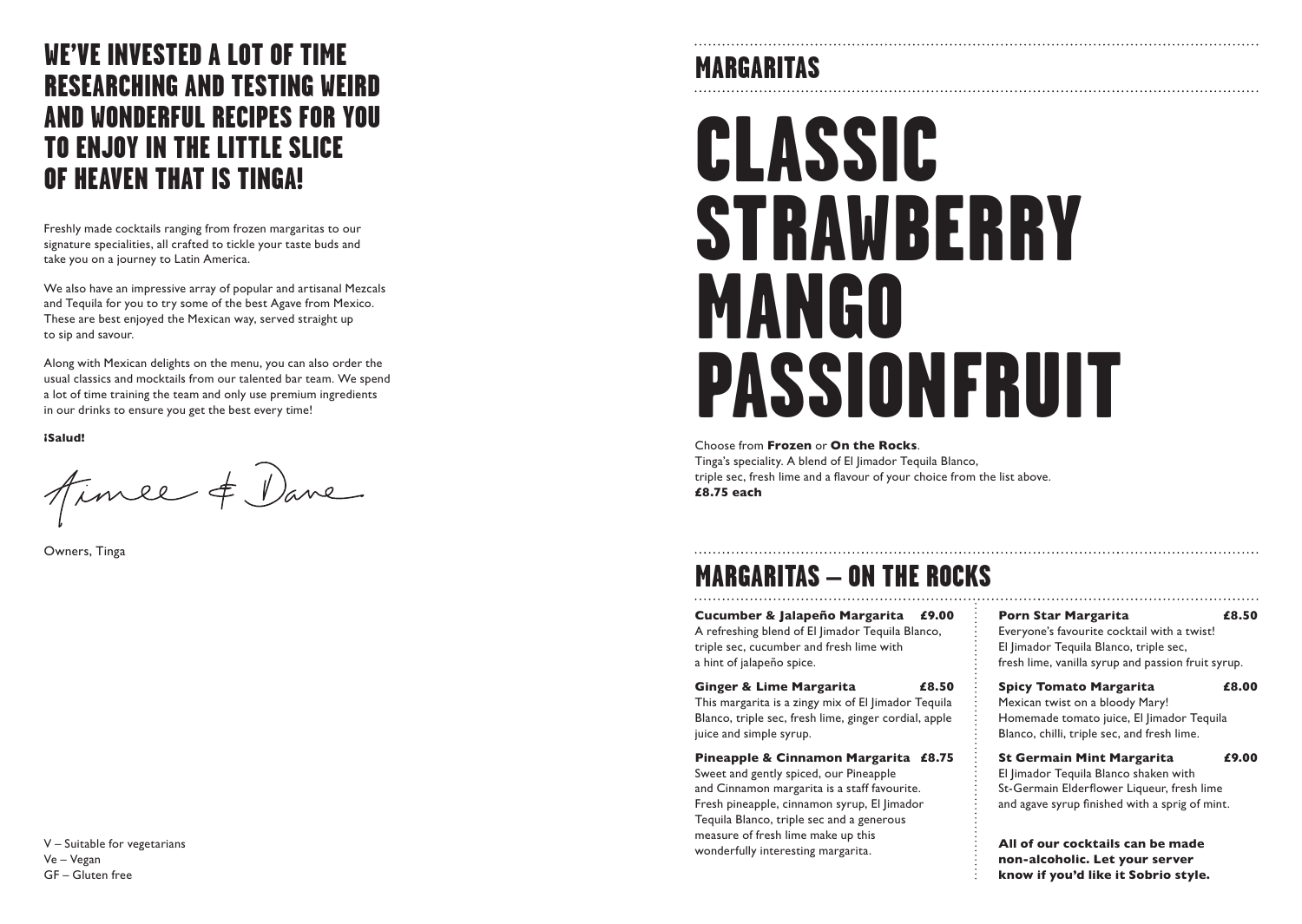# SIGNATURE COCKTAILS

<u>. . . . . . . . . .</u>

| <b>Daisy</b><br>A light and refreshing cocktail inspired by the national flower of Mexico; the daisy.<br>Bombay Sapphire gin, St Germain Elderflower Liqueur, fresh lime and cloudy apple juice.                    | £9.00  |
|---------------------------------------------------------------------------------------------------------------------------------------------------------------------------------------------------------------------|--------|
| Day of the Dead<br>El Jimador Tequila Reposado, lime juice and vanilla syrup shaken hard.<br>Topped with Fevertree Ginger Beer and half a passionfruit.                                                             | £10.50 |
| <b>El Diablo</b><br>The devil. Finlandia Cranberry vodka, triple sec, cranberry juice<br>and a splash of grenadine. Served with fresh red chilli.                                                                   | £8.00  |
| <b>Elite Espresso Martini</b><br>Smooth and sweet, Grey Goose La Vanille, Cazcabel Coffee tequila<br>and a splash of vanilla syrup, shaken hard with freshly ground espresso.                                       | £12.95 |
| <b>Hibiscus Gin Sour</b><br>A long floral drink crafted with Bombay Sapphire Gin, Chambord Raspberry Liqueur<br>and homemade hibiscus syrup, shaken hard with lemon juice.                                          | £9.50  |
| Mai Tai<br>A tiki classic made with Barcadí Carta Blanca rum, Bacardi Carta Negra rum,<br>Orgeat, triple sec, lime juice and simple syrup.                                                                          | £8.25  |
| Mojito<br>Simple and delicious. Barcadí Carta Blanca rum, demerara sugar, fresh lime,<br>mint and soda. Choose from; Classic, Strawberry or Passionfruit.                                                           | £8.00  |
| <b>Oaxaca Old Fashioned</b><br>Slowly stirred over ice to blend El Jimador Tequila Reposado, QuiQuRiQui mezcal,<br>agave nectar and orange bitters.                                                                 | £8.50  |
| Pasión<br>This is a sweet and juicy Raicilla cocktail made with passionfruit<br>and strawberry syrup, pineapple and lime juice.                                                                                     | £12.50 |
| Piña Agria<br>A sweet and smoky mix of Rooster Rojo Smoked Pineapple Añejo Tequila,<br>QuiQuiRiQui mezcal, agave nectar, pineapple juice and lime juice.                                                            | £12.50 |
| Piña Colada<br>A classic. A generous helping of coconut crème is complimented<br>with Barcadí Carta Blanca rum, Barcadí Coconut rum, pineapple juice<br>and coconut milk. Choose to have a classic or frozen serve. | €9.00  |
| <b>Zombie</b><br>Not for the faint hearted! A serious mix of Barcadí Carta Blanca rum,<br>Barcadí Carta Negra rum, triple sec, pineapple juice, lime juice,<br>simple syrup and maraschino syrup.                   | £9.50  |
|                                                                                                                                                                                                                     |        |

# **MOCKTAILS**

| £6.50<br><b>Sobrio Daisy</b><br>A light and refreshing cocktail inspired by the national flower<br>of Mexico, the daisy. Lyres London Dry, elderflower syrup,<br>fresh lime and cloudy apple juice.                                  |  |
|--------------------------------------------------------------------------------------------------------------------------------------------------------------------------------------------------------------------------------------|--|
| £6.50<br><b>Sobrio Day of the Dead</b><br>Lyres Agave Reserva, lime juice and vanilla syrup shaken hard.<br>Topped with Fevertree Ginger Beer and half a passionfruit.                                                               |  |
| <b>Sobrio El Diablo</b><br>£5.95<br>A sweet and spicy mocktail made with Strykk NOT V*DKA,<br>cranberry juice, triple sec syrup and chillies.                                                                                        |  |
| Sobrio Mai Tai<br>£6.95<br>A tiki classic made with out the booze; Lyres Dark Cane,<br>Lyres White Cane, Orgeat, lime juice and triple sec syrup.                                                                                    |  |
| £6.95<br>Sobrio Margarita<br>Frozen or On the Rocks.<br>Tinga's speciality. A blend of Lyres Agave Blanco,<br>triple sec syrup, fresh lime and a flavour of your choice.<br>Choose from: Classic, Strawberry, Mango or Passionfruit. |  |
| <b>Sobrio Mojito</b><br>£7.00<br>Simple and delicious. Lyres White Cane,<br>demerara sugar, fresh lime, mint and soda.<br>Choose from: Classic, Strawberry or Passionfruit.                                                          |  |
| Sobrio Piña Colada<br>£7.95<br>A classic. A generous helping of coconut crème<br>is complimented with Lyres White Cane, pineapple juice<br>and coconut milk. Choose a classic or frozen serve.                                       |  |
| <b>Sobrio Zombie</b><br>£7.95<br>Lyres Dark Cane, Lyres White Cane, Maraschino syrup,<br>lime juice and simple syrup.                                                                                                                |  |

**Can't see your favourite on our Mocktails list? All of our regular cocktails can be made non-alcoholic, so please ask your server if there's something you'd like made Sobrio style.**

**All of our cocktails can be made non-alcoholic. Let your server know if you'd like it Sobrio style.**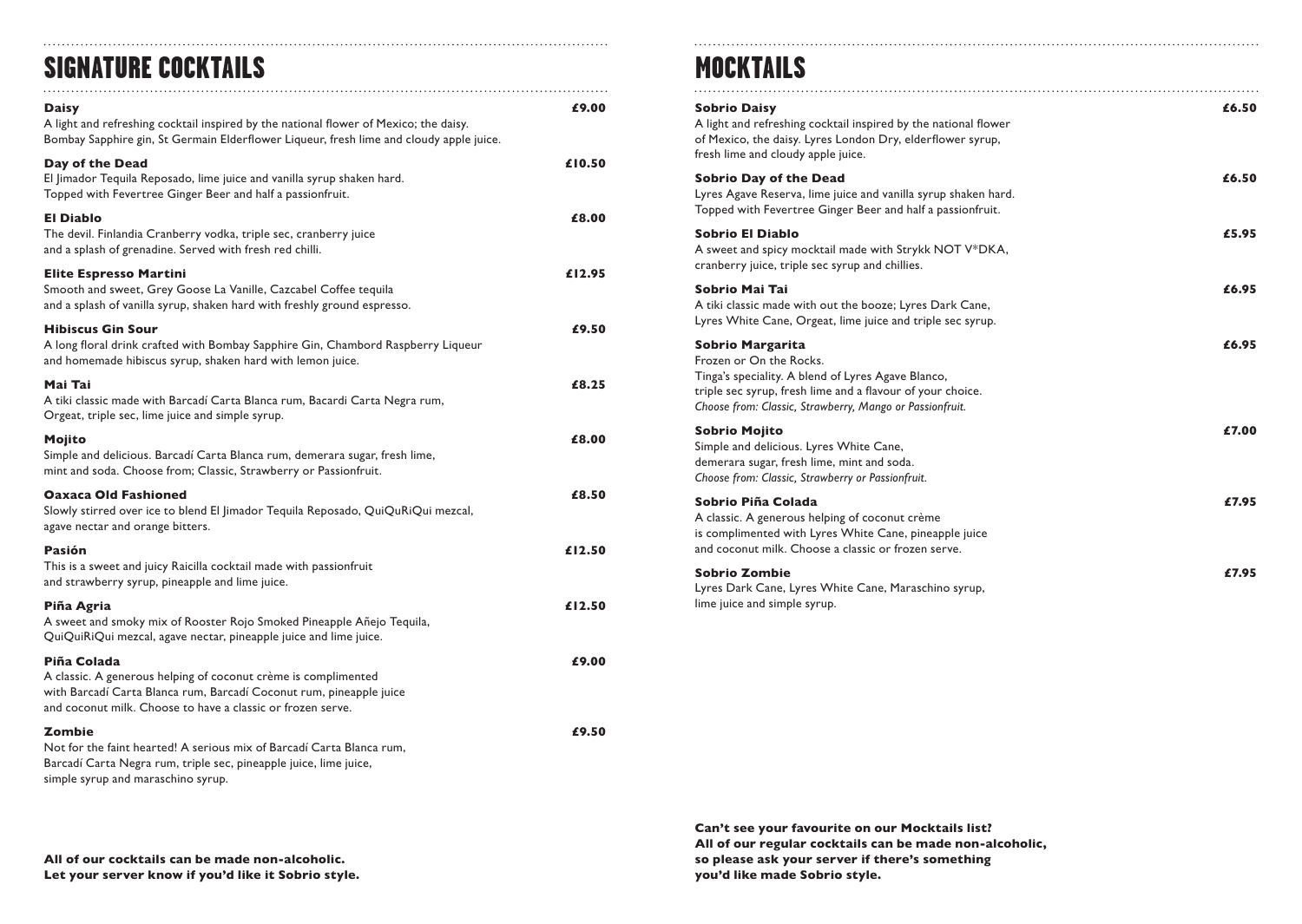| <b>CHAMPAGNE &amp; SPARKLING</b>                                                                                                                                                                                                                                   |       | 125ml        | <b>Bottle</b> |
|--------------------------------------------------------------------------------------------------------------------------------------------------------------------------------------------------------------------------------------------------------------------|-------|--------------|---------------|
| Alberto Nanin Prosecco Brut 'Organic'<br><b>Italy</b><br>DOC. Crisp with floral notes, nicely savory and complex.                                                                                                                                                  |       | £5.95        | £25.95        |
| <b>Chandon Argentina Sparkling Wine</b><br>Argentina<br>Chandon Argentina was Moët & Chandon's first vineyard<br>outside of France. Made by Méthode Traditionelle, the fizz<br>develops in the bottle the wine is finally poured from,<br>as it is with Champagne. |       |              | £29.95        |
| Moët & Chandon Brut Impérial NV<br><b>France</b><br>Bright fruitiness, seductive palate and elegant maturity.                                                                                                                                                      |       |              | £55.95        |
| <b>Laurent-Perrier Cuvée Rosé Brut NV</b><br>Unquestionably the most popular rosé champagne.                                                                                                                                                                       |       |              | £79.95        |
| WHITE WINE                                                                                                                                                                                                                                                         | 175ml | <b>250ml</b> | <b>Bottle</b> |
| <b>L.A. Cetto Chenin Blanc</b>                                                                                                                                                                                                                                     | £4.95 | £6.95        | £21.95        |
| Honeyed citrus and tropical fruits.<br>Off dry, crisp and refreshing.<br>Pairs well with our chicken dishes.                                                                                                                                                       |       |              |               |
| <b>L.A. Cetto Sauvignon Blanc</b><br>Easy drinking, characterful wine. Soft, juicy citrus<br>notes with hints of warm exotic stone fruits.<br>Especially delicious with our prawn and fish tacos.                                                                  | £5.65 | £7.45        | £23.95        |
| L.A. Cetto Chardonnay<br>Fruity palate with good texture and balance.<br>Refreshing citrus and tropical aromas, including<br>luscious pineapple and guava.                                                                                                         |       |              | £25.95        |

| <b>ROSÉ WINE</b>                                                                                                                                                                                                               | 175ml | <b>250ml</b> | <b>Bottle</b> |
|--------------------------------------------------------------------------------------------------------------------------------------------------------------------------------------------------------------------------------|-------|--------------|---------------|
| <b>Rugged Ridge Zinfandel Rosé</b><br><b>California</b><br>Medium-sweet pink with sweet raspberry,<br>watermelon and strawberry fruit.                                                                                         | £4.95 | £6.95        | £21.95        |
| <b>Vol D'anima Raimat</b><br><b>Spain</b><br>Medium pink with citrus aromas,<br>exotic flavours and notes of peach.                                                                                                            | £6.15 | £8.15        | £24.95        |
| <b>M De Minuty Rosé</b><br>Côtes de Provence, France<br>Tinga's favourite rosé! Pale pink, aromatic and fresh<br>Notes of peach, candied orange and red summer berries.                                                        |       |              | £39.95        |
|                                                                                                                                                                                                                                |       |              |               |
| <b>RED WINE</b>                                                                                                                                                                                                                | 175ml | <b>250ml</b> | Bottle        |
| <b>L.A. Cetto Cabernet Sauvignon</b><br>An abundance of smooth, rich, black fruit<br>on the palate with great texture.<br>Especially delicious with our prawn and fish tacos.                                                  | £4.95 | £6.95        | £21.95        |
| <b>L.A. Cetto Cabernet Malbec</b><br>Lots of red fruit aromas with subtle vanilla and spice.<br>Delightful with our cheese dishes.                                                                                             | £5.65 | £7.45        | £23.95        |
| <b>L.A. Cetto Zinfandel</b><br>Intense aromas of strawberry, raspberry and<br>blackberry, balanced with subtle vanilla. Oak<br>aged for a year, and 6 months in the bottle.<br>Pairs exceptionally well with our steak dishes. |       |              | £25.95        |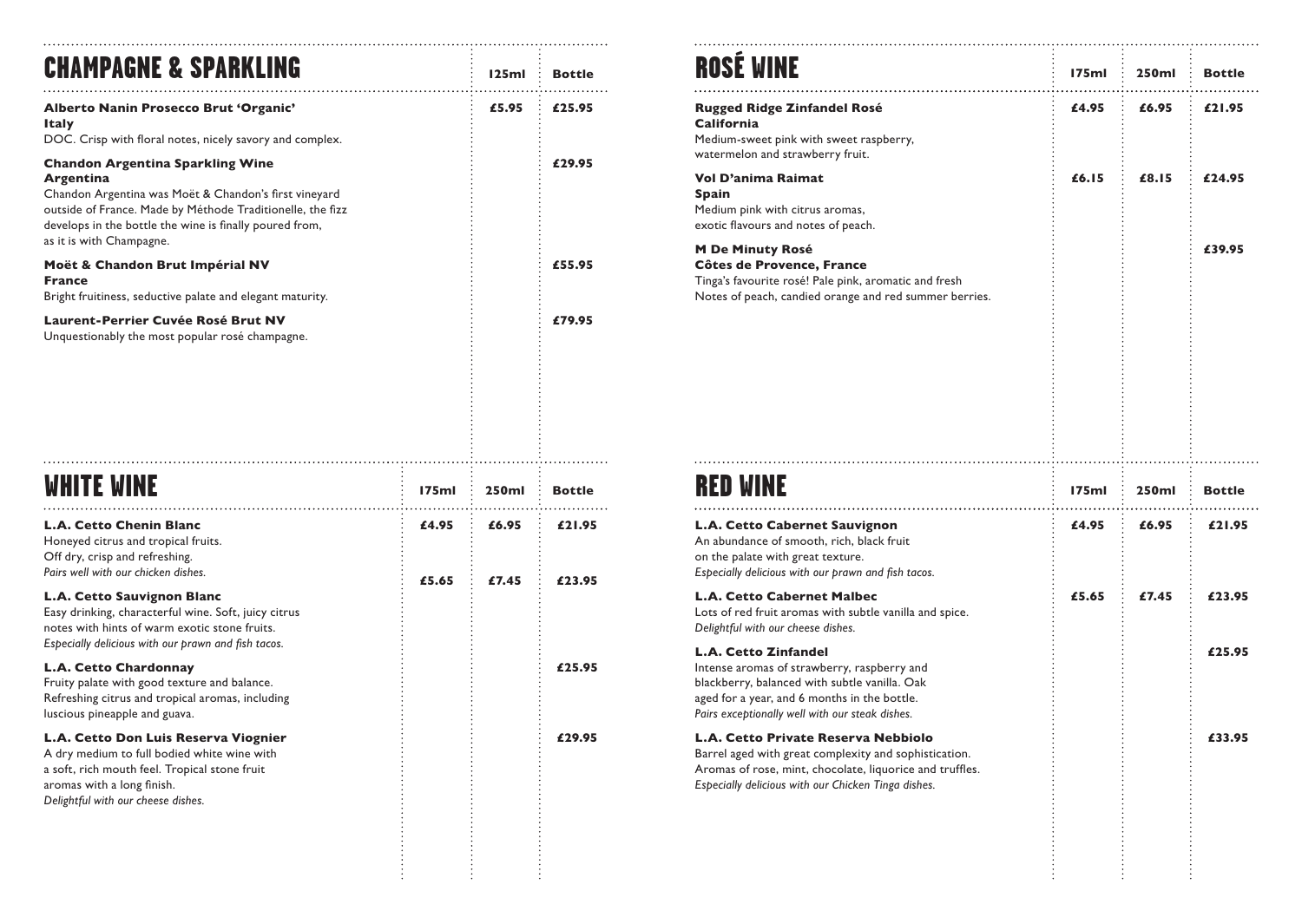### MEZCAL

**Mezcal is a Mexican spirit and can be made from any agave plant allowing for a wider range in flavours than tequila. Recommend serve is neat or on the rocks. 25ml servings.** 

#### **QuiQuiRiQui 45% £4.50**

Made in Matatlan, known as the world capital of Mezcal. Sweet, earthy, smoky and stone fruits to finish.

**Leyendas Oaxaca 7yrs 47.5% £6.00** From a small town located on the gentle slopes of the Sierra Madre of Oaxaca. This mezcal holds a diversity of aromas and flavours from citrus peels to minerals.

**Leyendas San Luis 10-12yrs 42% £6.00** Take in the aromas of jalapeños and spinach from a mezcal like no other.

**Leyendas Guerro 13+yrs 46.9% £6.50** A sweet, fleshy and deep mezcal that comes from the Sierra Madre mountainous range of Guerrero.

**Leyendas Durrango 10-13yrs 47% £7.00** A hearty, warm, full bodied mezcal that comes from rich volcanic fields.

**Leyendas Puebla 13+yrs 48.2% £7.00** This rich and earthy mezcal expresses the unique characteristics of the region of Puebla.

# ULTRA PREMIUM MEZCAL

**Del Maguey Pechuga 49% £24.25** This is a wild, super-rare Mezcal,

unlike anything else. A nose of basil, lemon, ocean, and fruit.

**Clase Azul Mezcal Durango 44% £43.00**

Character, distinction, and beauty in one piece. The combination of mineral-rich soil and water from natural springs give it a distinctive and smoky character with complex flavour notes.

# HOW MEZCAL IS MADE?

**The process begins by growing an agave plant which can take anywhere between 7 and 30 years.**

Once harvested, the piña (body of the agave) is then slow roasted in stone pit for 4 days in order to bring out its natural sugars.

When sufficient time has passed, traditionally the roasted piña is crushed by horse drawn stone tahona. The milled piña is then mixed with water and allowed to ferment for 4 to 14 days before being distilled.

The final part of the process relies on a worker dubbed 'The Drunk' to sample the mezcal before its bottled.

### TEQUILA

 $\ddot{\phantom{a}}$ 

**Tequila is a mezcal, but it can only be made from one type of agave called 'Weber Agave'. All of our tequila's originate from Mexico. Recommended serve is neat or on the rocks. 25ml servings.**

| <b>El Jimador Blanco 38%</b>            | £3.60 |
|-----------------------------------------|-------|
| Made with 100% hand-harvested blue      |       |
| Weber agave and double distilled.       |       |
| Crisp and buzzing with citrus flavours. |       |
|                                         |       |

**El Jimador Reposado 38% £3.60** Naturally fermented and double distilled. An exquisite golden tone, warm seasoned flavours and a smooth, confident agave flavour.

#### Patron Silver 40% **£6.95**

Patron Silver is the perfect ultra-premium Tequila. Handmade in small batches from the finest 100% Webber blue agave.

#### **Patron Anejo 40% £8.45**

Oak aged for over 12 months to produce the perfect sipping tequila.

### FLAVOURED TEQUILA

| <b>Cazcabel Coconut 34%</b>               | £3.50 |
|-------------------------------------------|-------|
| alisco's coconuts are prized all over the |       |
| world. The succulent sweetness of the     |       |
| coconuts are blended with the earthy      |       |
| tones of Cazcabel Blanco.                 |       |
|                                           |       |

#### **Cazcabel Coffee 34% £3.50** A sweet hit of luxury Mexican arabica coffee blended with the fresh, earthy base of Cazcabel Blanco.

**Cazcabel Honey 34% £3.50** With the fresh, earthy and dry blanco at its heart, Cazcabel honey adds a dose of sweet Manuka and Yukatan nectar to the blend.

**Rooster Rojo Smoked £3.75 Pineapple Añejo 38%**

12 month matured 100% Blue Weber agave infused with smoked red Spanish pineapples. Brimming with tropical fruit and gentle smoke.

# ULTRA PREMIUM TEQUILA

**Clase Azul is created using only 100% organic tequilana Weber Blue agaves. Once harvested, the agaves are cooked in old-fashioned brick ovens for 72 hours.**

**This ultra-premium tequila is produced in one of the highest points of Los Altos, the town of Jesus Maria, resulting in a very unique flavour. The bottles are handcrafted in Santa Maria Canchesda, where over 100 artisans dedicate their lives to creating one bottle at a time.**

| <b>Clase Azul Plata 40%</b>                      | £14.00 |
|--------------------------------------------------|--------|
| This silver tequila has a delightfully smooth    |        |
| flavour with a pleasant hint of sweetness,       |        |
| followed by herbal and citric notes. Enjoy neat. |        |

**Don Julio 1942 Tequila 38% £20.00** Produced in small batches and aged for a minimum of 2 and a half years, a tequila respected by connoisseurs around the world. Hand crafted in tribute to the year that the great Don Julio González began his tequila making journey.

#### **Clase Azul Reposado 40% £22.00** An ultra-premium reposado tequila made with slow cooked agave to obtain a deep richness of flavours. The tequila is then distilled. After this it is aged for 8 months in hand selected oak barrels. This process results in a superb, smooth taste which exceeds expectations with each sip.

| <b>Clase Azul Añejo 40%</b>                  | £75.00 |
|----------------------------------------------|--------|
| An ultra-premium Tequila, made from          |        |
| 100% nine-year-old traditionally roasted     |        |
| agave, rested for 25 months, and packaged in |        |
| a traditional Talavera-style decanter with a |        |
| 24-carat gold charm on the neck.             |        |
|                                              |        |

**Clase Azul Reposado £125.00 Miniature 20cl 40%**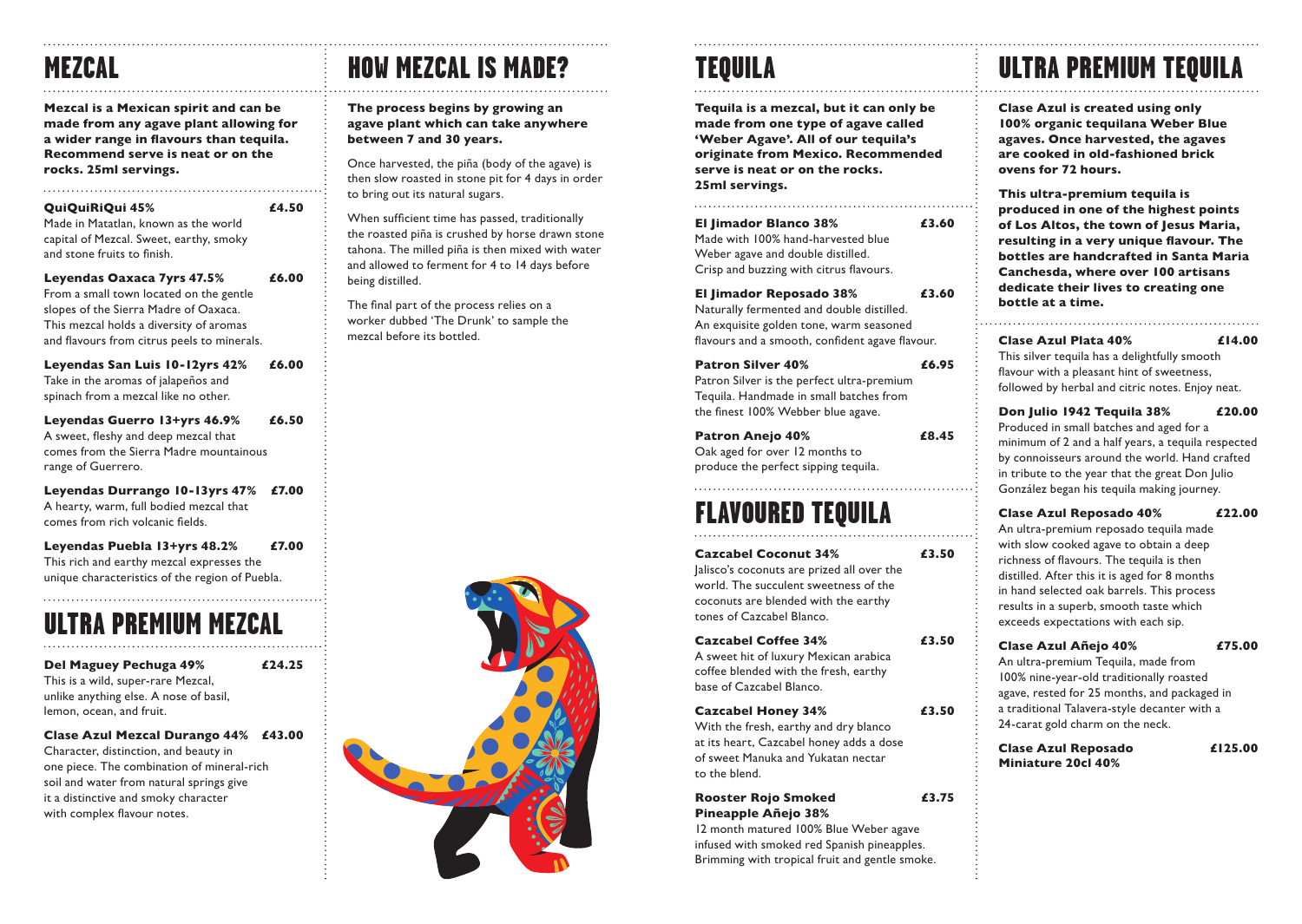### DRAUGHT BEER

| <b>Blue Moon 5.2%</b>                                                                                                                                                           | £5.25 |
|---------------------------------------------------------------------------------------------------------------------------------------------------------------------------------|-------|
| A Belgian style wheat beer brewed with coriander and orange peel.                                                                                                               |       |
| Corona 4.6%<br>A firm favourite of all the Mexican pilsners.                                                                                                                    | £5.50 |
| <b>Lucky Saint 0.5%</b><br>Pilsner style lager, left unfiltered for maximum flavour, without the alcohol.<br>Biscuity malts and a citrus hop finish, only 91 calories per pint. | £4.50 |
| <b>Tinga Lager 4%</b><br>Light and refreshing pilsner style lager.                                                                                                              | £4.50 |

# BOTTLED BEER

| Chelada 4.5%<br>Modelo Especial mixed with a glug of lime juice, finished with a salt rim.             | £6.75 |
|--------------------------------------------------------------------------------------------------------|-------|
| Michelada 4.5%<br>Modelo Especial, tomato fresca juice, lime juice and a dash of Worcestershire sauce. | £6.75 |
| <b>Modelo Especial 4.5%</b><br>Rich, full flavoured, classic Mexican pilsner.                          | £4.95 |
| <b>Ocho Reales Ale 5% VGF</b><br>Mexican craft brown ale packed with flavour.                          | £4.95 |
|                                                                                                        |       |

# BOTTLED CIDER

**Sxollie Golden Delicious 4.5% £5.50** A very inviting pale golden colour with a subtle sparkle and hint of the apple it's made from.

# SOFT DRINKS

\*Sugar tax included

| <b>Draught</b>                                                                                                                                                                                  | $\frac{1}{2}$ Pint | <b>Pint</b> |
|-------------------------------------------------------------------------------------------------------------------------------------------------------------------------------------------------|--------------------|-------------|
| Coca Cola*                                                                                                                                                                                      | £1.50              | £3.00       |
| <b>Coke Zero</b>                                                                                                                                                                                | £1.40              | £2.80       |
| <b>Diet Coke</b>                                                                                                                                                                                | £1.40              | £2.80       |
| <b>Schweppes Lemonade</b>                                                                                                                                                                       | £1.40              | £2.80       |
| <b>Bottled</b>                                                                                                                                                                                  |                    |             |
| <b>Hildon Sparkling Mineral Water - Small</b>                                                                                                                                                   |                    | £1.50       |
| <b>Hildon Sparkling Mineral Water - Large</b>                                                                                                                                                   |                    |             |
|                                                                                                                                                                                                 |                    | £3.50       |
|                                                                                                                                                                                                 |                    | £1.50       |
|                                                                                                                                                                                                 |                    | €3.50       |
|                                                                                                                                                                                                 |                    | £2.50       |
|                                                                                                                                                                                                 |                    | £2.50       |
| Hildon Still Mineral Water - Small<br>Hildon Still Mineral Water - Large<br><b>Fever-Tree Ginger Beer</b><br><b>Fever-Tree Indian Tonic Water</b><br><b>Fever-Tree Light Indian Tonic Water</b> |                    | £2.50       |

# MEXICAN SOFT DRINKS

Jarritos are all-natural, fruit flavoured sodas from Mexico (370ml).

| Grapefruit          | £3.25 |
|---------------------|-------|
| Guava               | £3.25 |
| Lime                | £3.25 |
| <b>Mango</b>        | £3.25 |
| <b>Mexican Cola</b> | £3.25 |
| <b>Pineapple</b>    | £3.25 |

### HOT DRINKS

. . . . . . . . . . . . .

| <b>Dammann Frères</b>                             |       |
|---------------------------------------------------|-------|
| Earl Grey                                         | £2.40 |
| English Breakfast                                 | £2.40 |
| Peppermint                                        | £2.40 |
| <b>illy Coffee</b> (Decaffeinated also available) |       |
| Americano                                         | £2.60 |
| Cappuccino                                        | £2.80 |
| Espresso                                          | £2.30 |
| <b>Flat White</b>                                 | £2.60 |
| Iced Latte                                        | £3.25 |
| Latte                                             | £2.80 |
| <b>Abuelita Mexican Hot Chocolate</b>             | £3.20 |